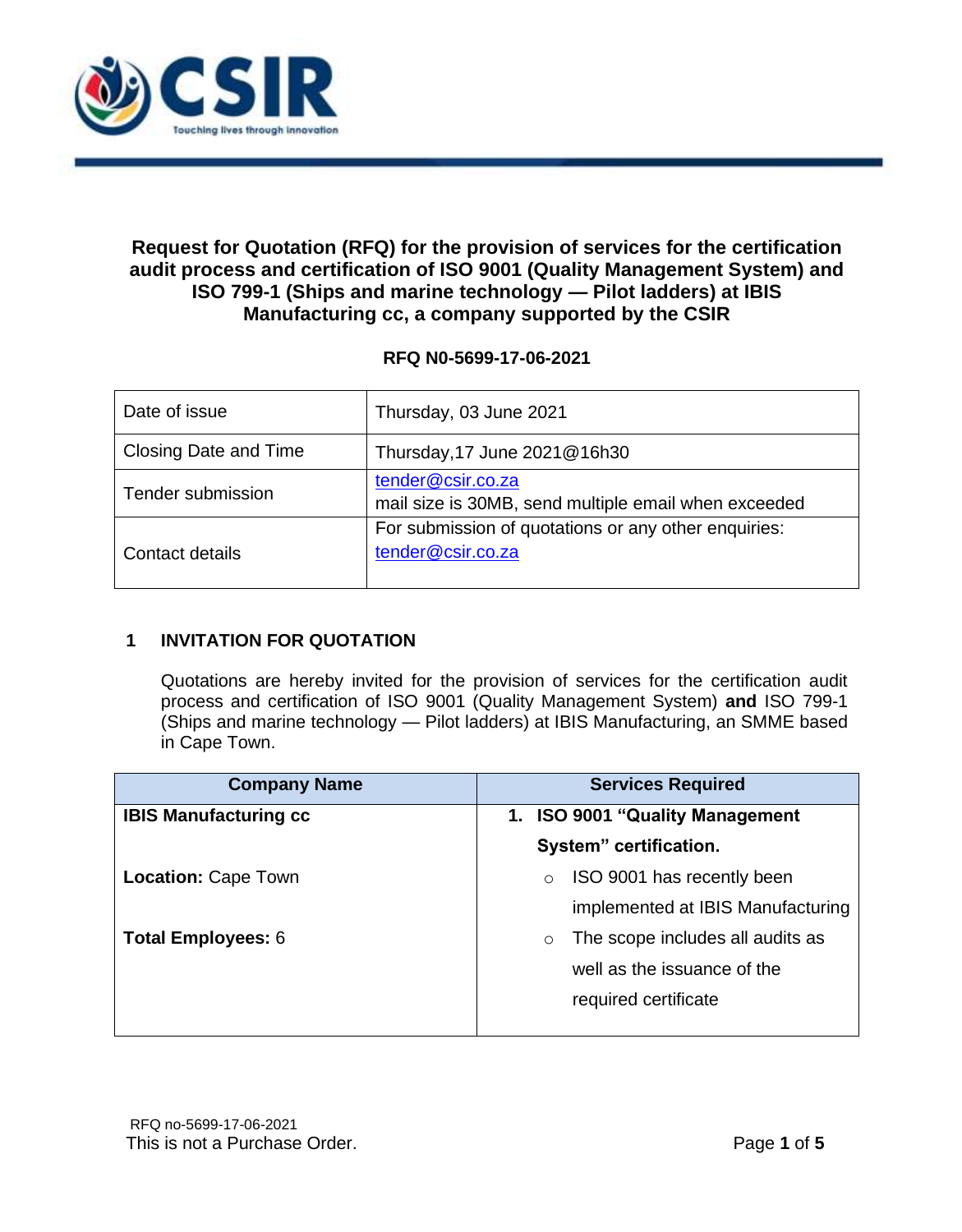| <b>Company Name</b>                             | <b>Services Required</b>                        |  |
|-------------------------------------------------|-------------------------------------------------|--|
| <b>Operations: Manufacture and repairing of</b> | 2. ISO 799-1: "Ships and marine                 |  |
| pilot ladders, steps, spreaders and             | technology - Pilot ladders"                     |  |
| poppets. Fabrication of wooden oars,            | certification.                                  |  |
| wooden mallets, and customised wooden           |                                                 |  |
| products. Manufacturer or stainless steel       | The quote should be on the required             |  |
| boat fittings.                                  | surveys and interventions required for          |  |
|                                                 | issuance of an EC TYPE EXAMINATION              |  |
|                                                 | CERTIFICATE and the Mode II audit and           |  |
|                                                 | recognition of IBIS's manufacturing facility    |  |
|                                                 | in Cape Town                                    |  |
|                                                 | Activities will include but not limited to:     |  |
|                                                 | Examination of technical<br>$\circ$             |  |
|                                                 | documentation- pilot and                        |  |
|                                                 | embarkation ladders                             |  |
|                                                 | Attendance at IBIS's premises for<br>$\circ$    |  |
|                                                 | witnessing of assembly procedures               |  |
|                                                 | and approval tests                              |  |
|                                                 | Attendance at IBIS factory for<br>O             |  |
|                                                 | inspection of manufacturing facility,           |  |
|                                                 | review of quality management                    |  |
|                                                 | system and quality of manufacture.              |  |
|                                                 | On completion of successful<br>$\circ$          |  |
|                                                 | testing and review of the                       |  |
|                                                 | production facility issuance of EC              |  |
|                                                 | type Examination certificates and               |  |
|                                                 | Mode II certification for a                     |  |
|                                                 | production/ manufacturing facility              |  |
|                                                 | All travelling to be included in the<br>$\circ$ |  |
|                                                 | quotation as a separate line item.              |  |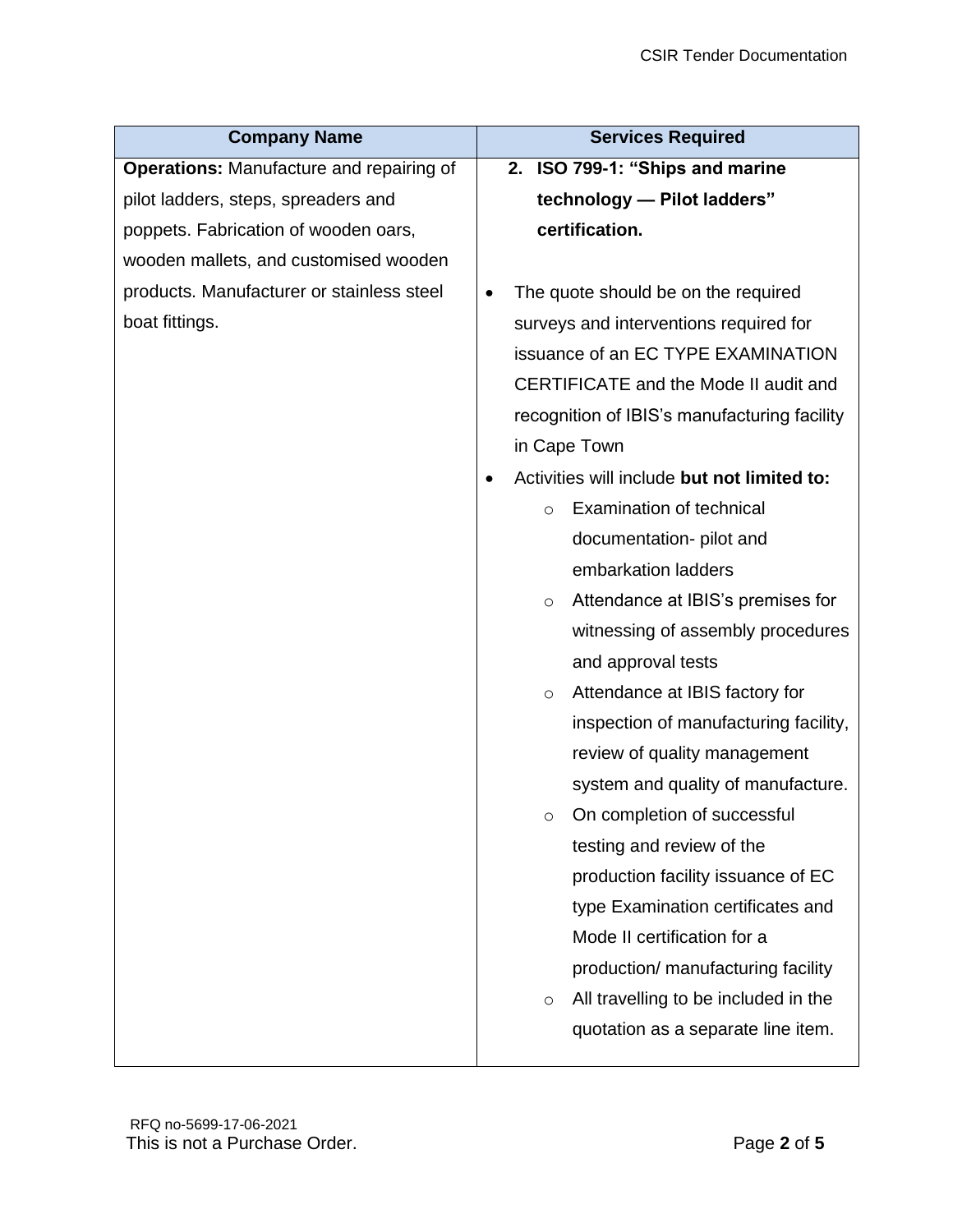## **2 QUOTATION REQUIREMENTS**

- 2.1 The service provider must have at least 3 years' worth of experience in the certification of ISO 9001 as well as ISO 799-1.
- 2.2 Proof should be provided that the service provider is currently, or recently, successfully certified ISO 799-1 "Ships and marine technology- Pilot ladders" (include contactable references).
- 2.3 Proof should be provided that the certification will be conducted and issued by an ISO 799-1 accredited facility.
	- Proof should be a certificate clearly indicating ISO 799-1 accreditation with a logo of an IACS Member (eg: Lloyd's Register, Bureau Veritas, etc) or similar (eg RvA).

#### *Please note that:*

- *Separate pricing is required for each of the services in the above table.*
- *Travelling to be included in the quotation as a sperate line item.*
- *Services will be selected based on availability and budget.*

## **3 EVALUATION CRITERIA**

- 3.1 Selection of suppliers will be based on the 80/20 preference point system.
- 3.2 Send valid B-BBEE with quotation. No B-BBEE status will equal zero points. The certificate must be SANAS approved or the affidavit must be on DTiC template.
- 3.3 Indicate CSD number (National Treasury Central Supplier Database) on quotation. If not registered yet on CSD, use [www.csd.gov.za](http://www.csd.gov.za/) to register.
- 3.4 No order will be issued or no contract will be signed without a valid CSD number.
- 3.5 Proof should be provided that the certification will be conducted and issued by an ISO 799-1 accredited facility
	- Proof should be a certificate clearly indicating ISO 799-1 accreditation with a logo of an IACS Member (eg: Lloyd's Register, Bureau Veritas, etc) or similar (eg RvA).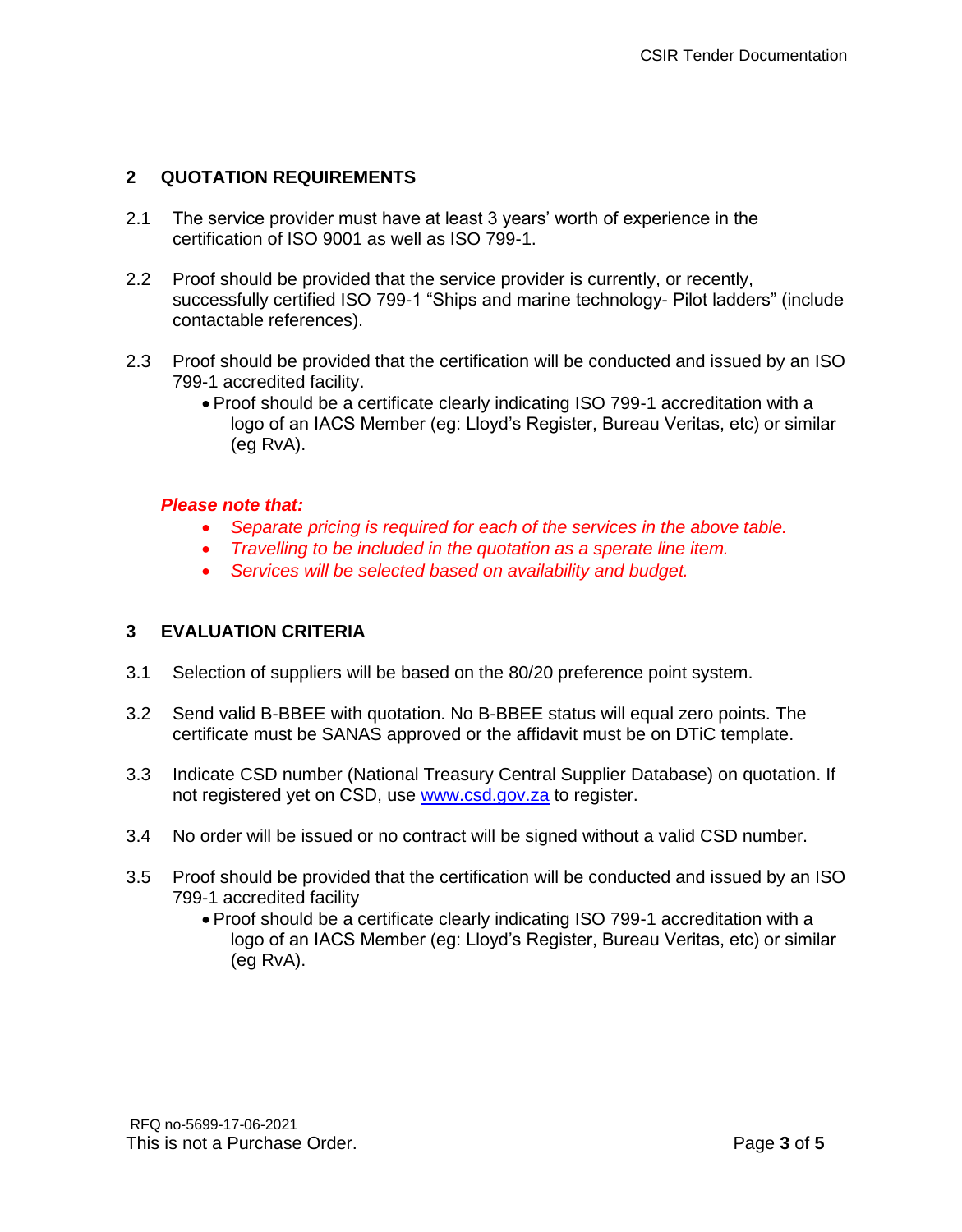# **4 PRICING QUOTATION**

- 4.1 Price needs to be provided in South African Rand (excl. VAT), with details on price elements that are subject to escalation and exchange rate fluctuations clearly indicated.
- 4.2 Price should include additional cost elements such as freight, insurance until acceptance, duty where applicable, etc.
- 4.3 Payment will be according to the CSIR Payment Terms and Conditions.

## **5 OTHER TERMS AND CONDITIONS**

- 5.1 The supplier shall under no circumstances offer, promise or make any gift, payment, loan, reward, inducement, benefit or other advantage, which may be construed as being made to solicit any favour, to any CSIR employee or its representatives. Such an act shall constitute a material breach of the Agreement and the CSIR shall be entitled to terminate the Agreement forthwith, without prejudice to any of its rights.
- 5.2 A validity period of 90 days will apply to all quotations except where indicated differently on the quote.
- **6 No goods and/or services should be delivered to the CSIR without an official CSIR Purchase order. CSIR purchase order number must be quoted on the invoice. Invoices without CSIR purchase order numbers will be returned to supplier.**
- **7 Note: This is not a Purchase Order.**